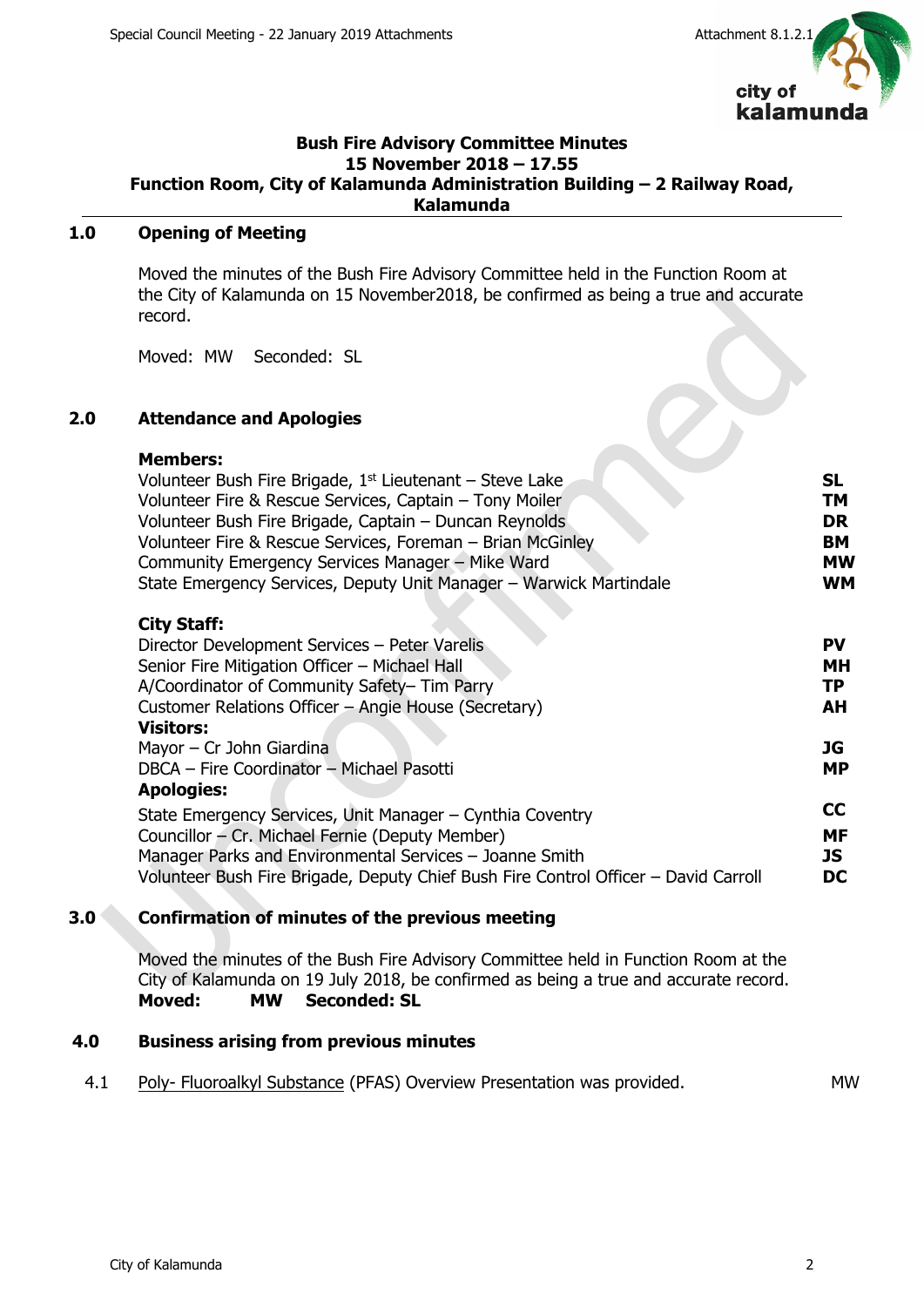



DR SL

JD

DR

#### 4.2 Terms of reference

Concerns were raised by members of the Rural Fire Brigade. The members are concerned the changes will dilute the purpose of the committee.

Reassess the concerns. The matter was deferred to a working group meeting. Name is staying as BFAC.

4.2.1 Action: Reconvene the TOR working group. Suggested date being 11 December 2018 to discuss concerns. MW

Moved: MW Seconded: SL

All in Favour

4.3 Issue with the sparrows

Actions were taken to deter sparrows from nesting in the station have not been successful. A Pest controller will be coming on Tuesday 20 November 2018 to relocate them to the likes of Mandurah to prevent them returning. MW

- **4.4 Action Items Carried Forward** No matters being carried forward
- **5.0 Disclosure of Interests** No interests were declared.

## **6.0 Correspondence**

6.1 Financial support around the BART System.

#### **7.0 Items for Committee Consideration / Discussion/ Noting**

7.1 Terms of Reference

Deferred to special working group.

#### 7.2 New Members

Currently, the process to sign up new members requires a criminal check and medical. The City will not proceed with medicals until a criminal check has been done. As this can sometimes take weeks, new members are starting to lose interest while waiting for checks to be completed. This is having a negative impact on volunteer retention.

The BFB are requesting an amendment to the process so that City pay for the medical and that it be undertaken at the same time as the criminal check making everything work coherently. SL

There is risk to the City if it pays \$100 for the medical, but the member has an undisclosed criminal record.

SL

PV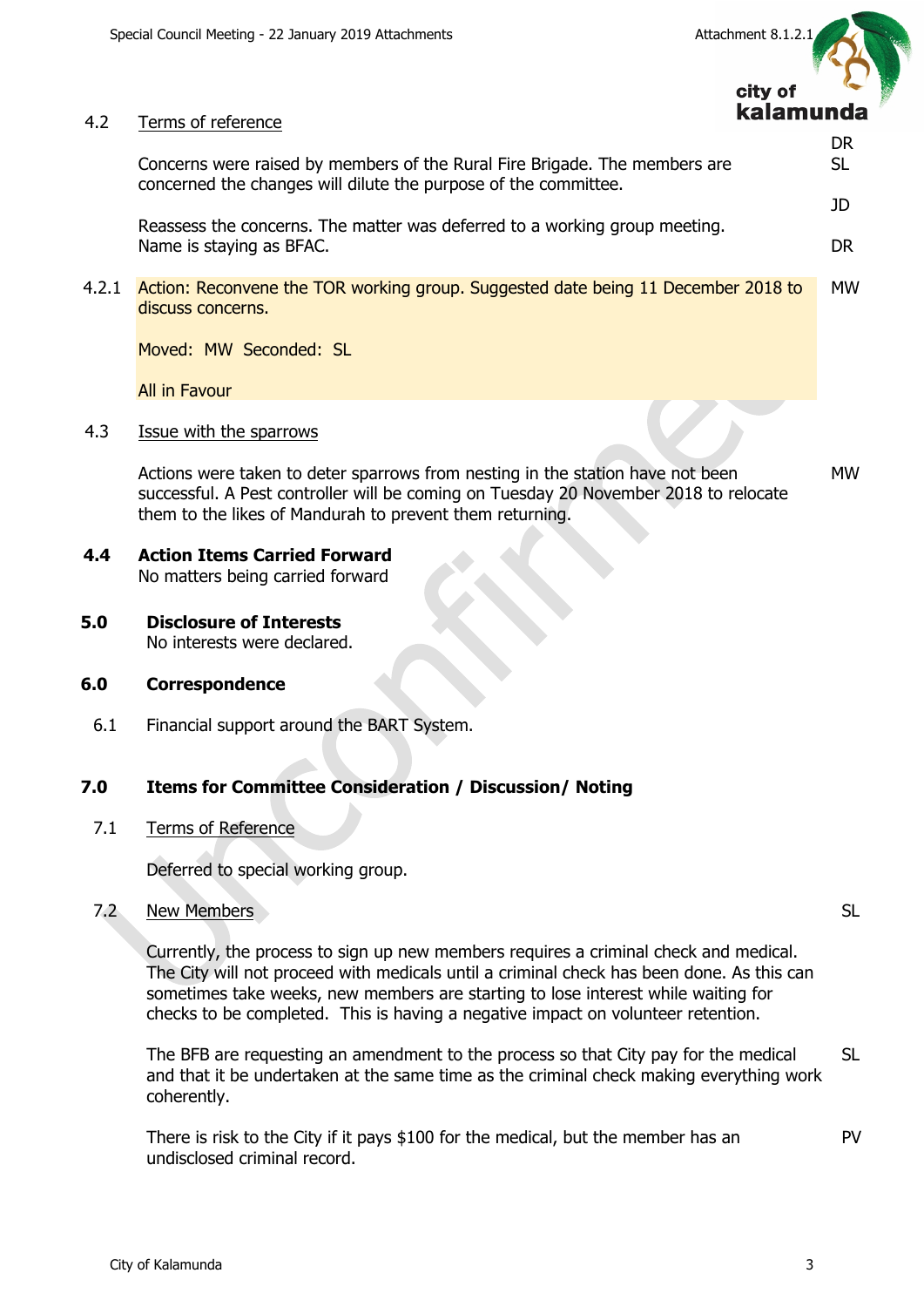

TM

SL

The risk is low as the majority of people with criminal records do not join up. Having a criminal record does not preclude membership, it depends on the crime.

Are volunteers, regarded as employees of City? What are the City's OSH requirements for our volunteers? Can the City pay for the medical examinations for staff? DR

It was reported to the committee that DFES Volunteer Fire and Rescue Services (VFRS) members are not required to undergo a health assessment unless the applicant has a pre-existing condition that requires a medical practitioner to assess. The application to join form has a medical condition disclosure section.

## **Motion to Council**

7.2.1 Consult with People Services regarding the requirement for a medical examination and provide advice of any procedure and proposed/recommended changes.

Resolution – In the interim, the committee recommends that Council pay for medical consultations to proceed in parallel with the police check until it is determined whether a medical is actually required as part of the enlistment process.

Moved: SL Seconded: DR

## 7.3 Burning Permit Fees

The City now charges residents an administration fee of 10% to a maximum value of \$50.00 for every burn that is invoiced. The BFB factor the fee into their quotations with residents and it causes a confusion to administer. There are complexities with GST calculations that cause money being held by the City until they can be ratified. An example is \$19,000 held by the City for completed burns due to inconsistencies with GST. The BFB request the City reconsider the process of recouping these fees. In the past 12 months, the City recovered \$380 of fees, and the BFB enquiring whether this process value for money. The BFB are asking is there a better approach?

# 7.3.1 **Motion to Council**

SL moved the committee recommends to Council that the abolishment of the fee. Will liaise with our Finance team.

Moved: SL Seconded: DR All in favour

# 7.4 Incident Control Vehicle (ICV)

Donated by a mining company. Sean Delaney (Brigade Member) arranged the donation and delivery of the vehicle. Over \$9000 was spent on the vehicle, paid for by community donations. The project was carried out over more than a year. The Brigade paid for the fit out and accessories and did a lot of the work.

The City did not put any financial support towards the ICV. However, the City has maintained the vehicle over the years.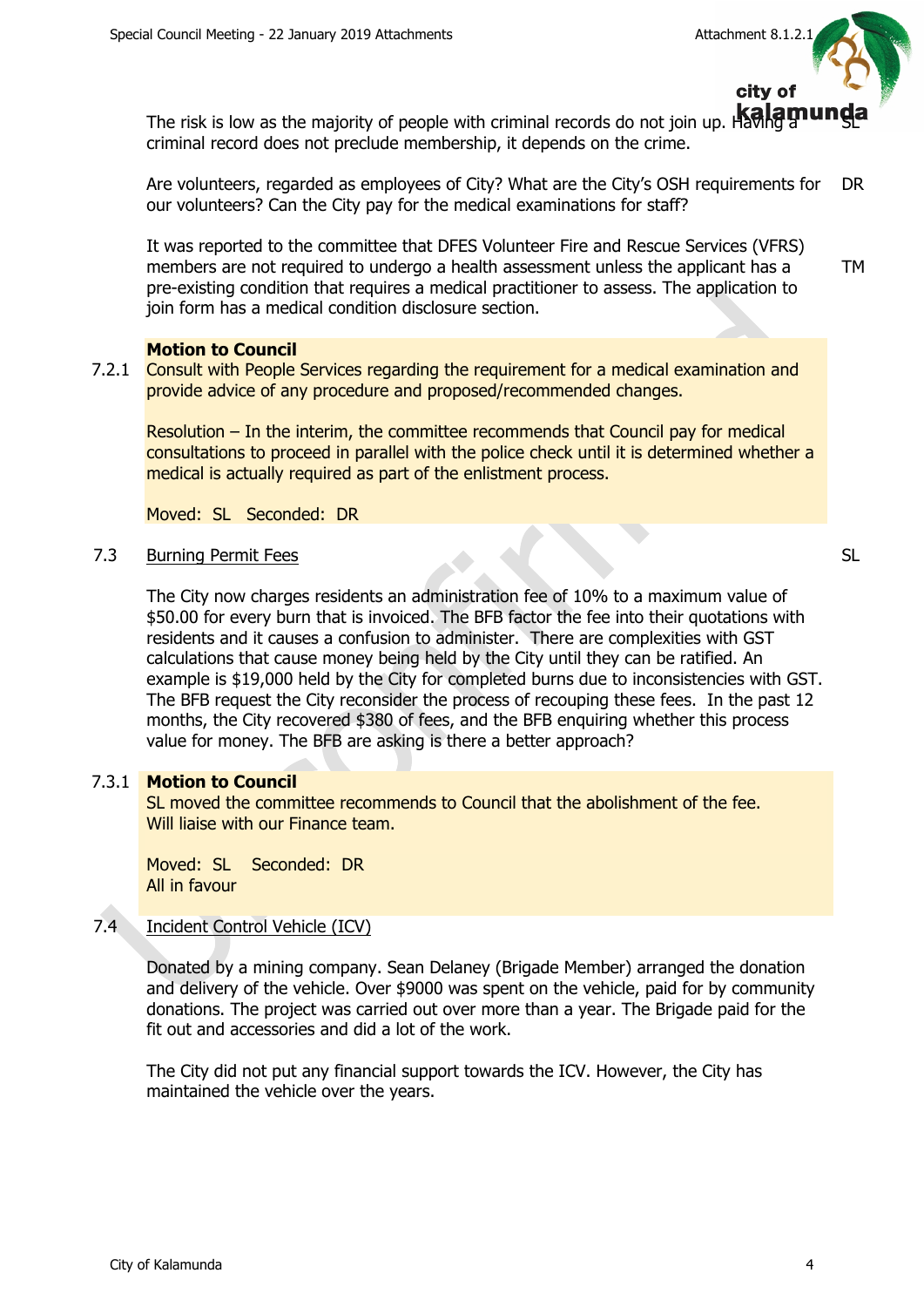

# i. Changes in Response Management

During the lifetime of the ICV, the WAERN project provided more repeater channels throughout the Brigades extended operating area thereby alleviating some of the communications issues previously experienced. While not perfect, the BFB no longer have as many black spots. Furthermore, SWORD Communication Support now provide the capability for mobile repeaters which are better suited to the WAERN system.

The vehicles secondary purpose was to be an incident/forward control point at or near the fire ground. When all of our vehicles are at a fire, this becomes a strongly suggested requirement as written in DEFES Doctrine. Most Level 1 incidents are controlled from the ground, sometimes in more difficult terrain, with the need to be more mobile. The nature of the ICV in its current format does not allow for mobility or 4wd access.

The reality is, that when there is a level 2/3 incident out the back of Kalamunda, the BFB will either be utilising DFES ICVs for forward control as they are fit for the purpose, and/or will be using the Kalamunda SES/BFB Station for an Incident Coordination Centre.

By transitioning this role to a fire support vehicle (FSV) and formally equipping the FSV with modern equipment to aid/light incident control, the vehicle can also be adopted for crew transport, sector commander, divisional commander, (deputy) operational officer and deputy incident controller roles at large incidents.

The Brigade has invested some money into the FSV in its current form, however if it is to be successful as a "jack of all trades" including properly managing level 1 incidents given the technology that is available to us, we need to change direction. The concept of a "pod" is proven in the field by DFES, and could serve all of our needs. A pod generally will last around 10 years.

## ii. Recommendation from BFB

The BFB make the following recommendations to the committee:

- formal replacement plan be implemented for FSV1 in coming year
- the BFB undertaking major works on FSV1 to expand its capability as described in this presentation
- the FSV1 is retained for the sole use of the BFB with the exception of emergencies
- the BFB is given permission to dispose of the ICV, including the sale of accessories from the vehicle to fund the enhancement of the FSV1
- FSV1 is not be used for the fire inspection program.
- iii. Rationale for the recommendation is as follows:
	- the City had a verbal agreement with the BFB about replacement of FSV1 in which was to occur in conjunction with the Chief Fire Control Officer's vehicle, this did not occur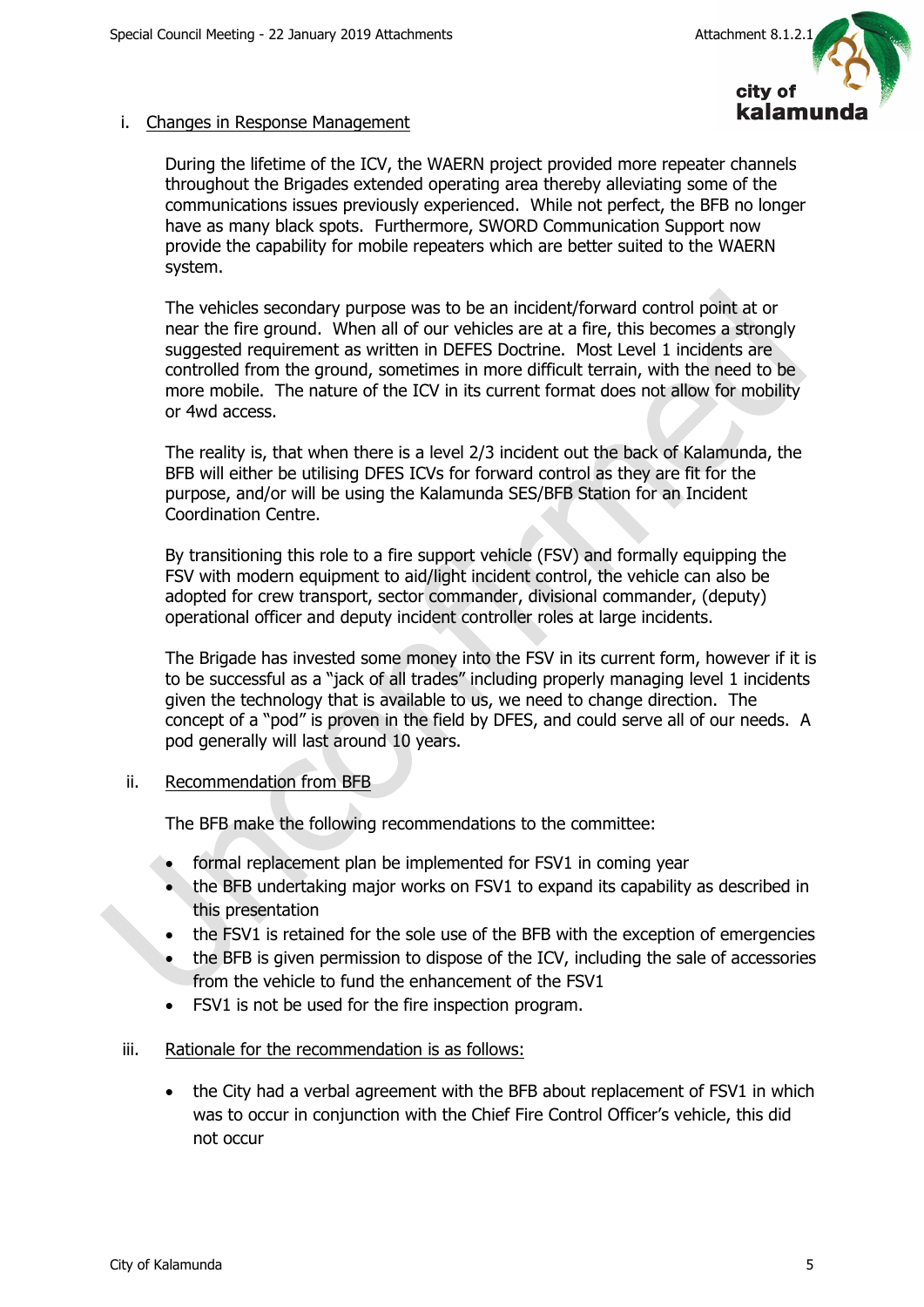

 BFB primary concern with other parties using FSV1 is the damage which occurs to the vehicle FCO inspectors is because of the amount of damage to the vehicle when it is returned.

# 7.4.1 **Motion to Council**

Council support the replacement of ICV. Council supports the BFB recouping costs from the sale of accessories from ICV. Council give permission of the BFB to sell ICV. Moved: SL Seconded: DR **Carried** 

# 7.5 Complaint From Residents Regarding Mistaken Identity TM

The BFB raised concerns that the Fire Brigade is getting mistaken for Fire Control Officers (FCO) because of the markings on the vehicles. The vehicles look too much like the BFB vehicles and there have been complaints from residents. The BFB raised the following questions:

Why do the vehicles have to look like the BFB vehicles? Can we make a change regarding this?

## Response

The City are using lease vehicles from Thrifty. They have to be marked up so they need to be identifiable to residents as FCOs. It would cause alarm to residents if they were marked as Thrifty vehicles. Having a rental vehicle driving around on private property would look very suspicious.

The City has not received complaints about the markings of the vehicles.

# 7.6 Burning Permits TM

Concerns were raised about the new process of electronically issuing Burning Permits. The VFRS want to issue their own permits without the need of the City. The rationale for the request is that it is not possible for the volunteers to get time off work to pick up the permits from the City. They want to see a reintroduction of the old permit books, so they can issue their own permits.

It was raised that the Deputy Chief Bushfire Control Officer should be able to write a permit to burn. SL

It was noted that the Chief Bush Fire Control Officer has the power to issue a permit to burn. MW

In previous years, the issuing of permits was not strictly controlled. The new system means the City has an accurate record of which residents have a permit to burn. It means the City can identify within seconds whether a permit issued. It assist with preventing illegal burning. TP